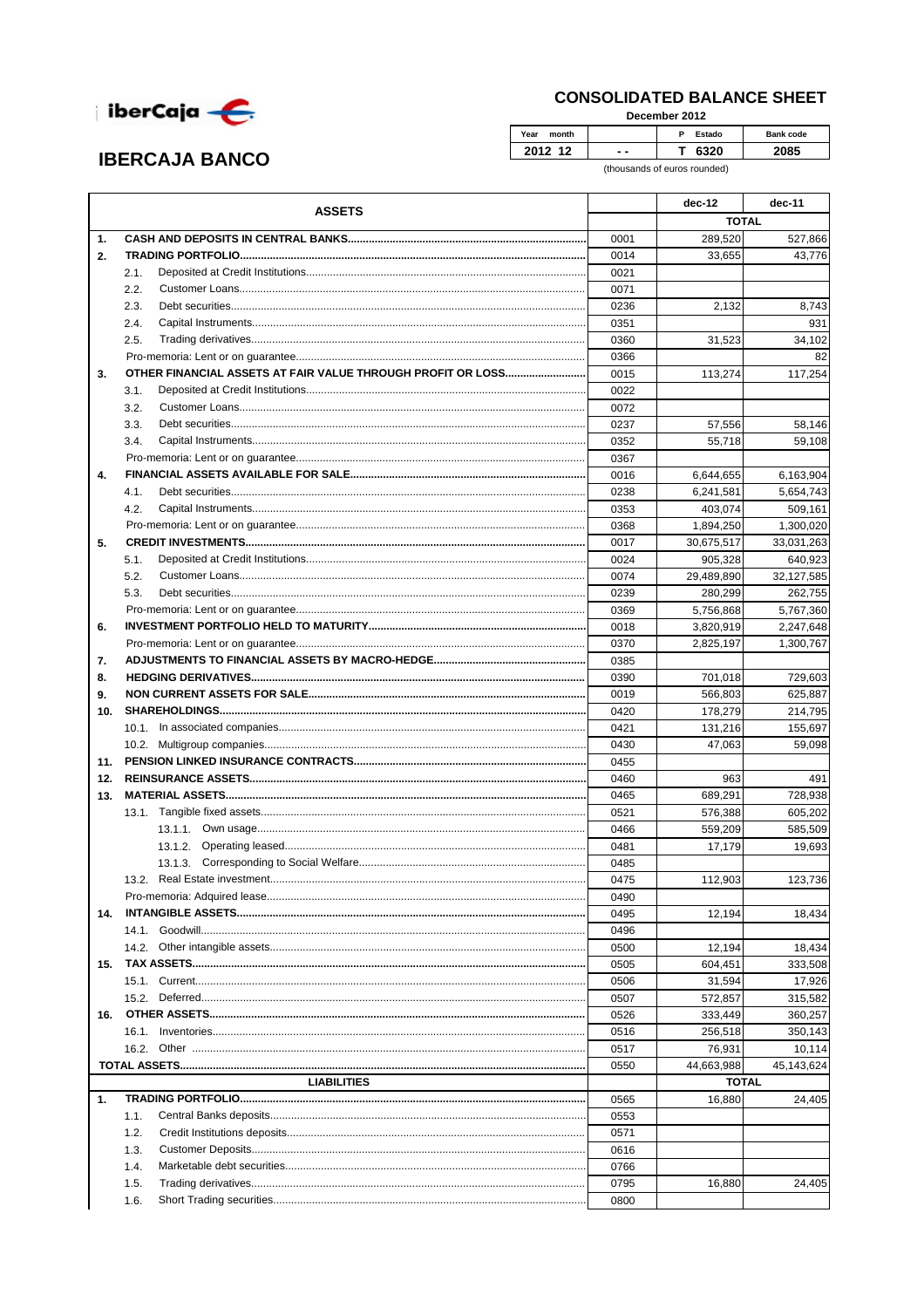

**IBERCAJA BANCO** 

## **CONSOLIDATED BALANCE SHEET**

December 2012

| Year<br>month |    | <b>Estado</b><br>D | Bank code |
|---------------|----|--------------------|-----------|
| 0             | -- |                    |           |

(thousands of euros rounded)

|     | 1.7. |                                                                          | 0861         |                         |                                                                                   |
|-----|------|--------------------------------------------------------------------------|--------------|-------------------------|-----------------------------------------------------------------------------------|
| 2.  |      | OTHER FINANCIAL LIABILITIES AT FAIR VALUE THROUGH PROFIT OR LOSS         | 0566         |                         |                                                                                   |
|     | 2.1. |                                                                          | 0552         |                         |                                                                                   |
|     | 2.2. |                                                                          |              |                         |                                                                                   |
|     |      |                                                                          | 0572         |                         |                                                                                   |
|     | 2.3. |                                                                          | 0617         |                         |                                                                                   |
|     | 2.4. |                                                                          | 0767         |                         |                                                                                   |
|     | 2.5. |                                                                          | 0842         |                         |                                                                                   |
|     | 2.6. |                                                                          | 0862         |                         |                                                                                   |
| 3.  |      |                                                                          | 0568         | 37,094,568              | 37,442,435                                                                        |
|     | 3.1. |                                                                          | 0554         | 2,519,847               | 900,246                                                                           |
|     | 3.2. |                                                                          | 0574         | 4,371,510               | 1,980,476                                                                         |
|     | 3.3. |                                                                          | 0619         | 24,772,015              | 27,903,354                                                                        |
|     | 3.4. |                                                                          | 0769         | 4,861,206               | 5,668,282                                                                         |
|     | 3.5. |                                                                          | 0844         | 289,395                 | 777,172                                                                           |
|     | 3.6. |                                                                          | 0865         | 280,595                 | 212,905                                                                           |
| 4.  |      |                                                                          | 0890         |                         |                                                                                   |
| 5.  |      |                                                                          | 0895         | 172,256                 | 211,108                                                                           |
| 6.  |      |                                                                          | 0569         |                         |                                                                                   |
| 7.  |      |                                                                          | 0910         | 4,855,039               | 4,405,035                                                                         |
| 8.  |      |                                                                          | 0915         | 159,434                 | 161,200                                                                           |
|     | 8.1. |                                                                          | 0916         | 111,840                 | 122,891                                                                           |
|     | 8.2. |                                                                          | 0922         | 5,798                   | 8,532                                                                             |
|     | 8.3. |                                                                          | 0923         | 7,723                   | 8,152                                                                             |
|     | 8.4. |                                                                          | 0927         | 34,073                  | 21,625                                                                            |
| 9.  |      |                                                                          | 0930         | 132,630                 | 157,159                                                                           |
|     | 9.1. |                                                                          | 0931         | 2,106                   | 35,441                                                                            |
|     | 9.2. |                                                                          | 0932         | 130,524                 | 121,718                                                                           |
| 10. |      |                                                                          | 0941         |                         |                                                                                   |
| 11. |      |                                                                          |              |                         |                                                                                   |
|     |      |                                                                          | 0956         | 76,771                  | 75,281                                                                            |
| 12. |      |                                                                          | 0961         |                         |                                                                                   |
|     |      |                                                                          |              |                         |                                                                                   |
|     |      |                                                                          | 1000         | 42,507,578              |                                                                                   |
|     |      | <b>NET WORTH</b>                                                         |              | <b>TOTAL</b>            |                                                                                   |
| 1.  |      |                                                                          | 1020         | 2,191,725               |                                                                                   |
|     | 1.1. |                                                                          | 1021         | 2,278,500               |                                                                                   |
|     |      | 1.1.1.                                                                   | 1022         | 2,278,500               |                                                                                   |
|     |      | 1.1.2.                                                                   | 1027         |                         |                                                                                   |
|     | 1.2. |                                                                          | 1030         |                         |                                                                                   |
|     | 1.3. |                                                                          | 1031         | 397,486                 |                                                                                   |
|     |      | 1.3.1.                                                                   | 1033         | 430,486                 |                                                                                   |
|     |      | Reserves/losses from companies accounted by Equity method<br>1.3.2.      | 1036         | $-33,000$               | $-24,160$                                                                         |
|     | 1.4. |                                                                          | 1040         |                         |                                                                                   |
|     |      | 1.4.1.                                                                   | 1041         |                         |                                                                                   |
|     |      | 1.4.2.<br>Cuotas participativas and associated funds (just Saving Banks) | 1055         |                         |                                                                                   |
|     |      | 1.4.3.                                                                   | 1042         |                         |                                                                                   |
|     | 1.5. |                                                                          | 1050         |                         |                                                                                   |
|     | 1.6. |                                                                          | 1065         | $-484,261$              |                                                                                   |
|     | 1.7. |                                                                          | 1070         |                         |                                                                                   |
| 2.  |      |                                                                          | 1005         | $-40,611$               | $-10,126$                                                                         |
|     | 2.1. |                                                                          | 1006         | $-30,726$               | $-49.940$                                                                         |
|     | 2.2. |                                                                          | 1011         |                         |                                                                                   |
|     | 2.3. |                                                                          | 1012         |                         |                                                                                   |
|     | 2.4. |                                                                          | 1013         |                         |                                                                                   |
|     | 2.5. |                                                                          |              |                         |                                                                                   |
|     |      |                                                                          | 1014         |                         |                                                                                   |
|     | 2.6. |                                                                          | 1015         | 995                     |                                                                                   |
|     | 2.7. |                                                                          | 1016         | $-10,880$               |                                                                                   |
| 3.  |      |                                                                          | 1001         | 5,296                   |                                                                                   |
|     | 3.1. |                                                                          | 1002         | 2,191                   | 2,691                                                                             |
|     | 3.2. | Other                                                                    | 1003         | 3,105                   | 42,476,623<br>2,670,667<br>54,914<br>322<br>39,492<br>6,460<br>3,769              |
|     |      |                                                                          | 1095<br>1100 | 2,156,410<br>44,663,988 | 2,134,500<br>2,134,500<br>494.053<br>518,213<br>12.800<br>2,667,001<br>45,143,624 |